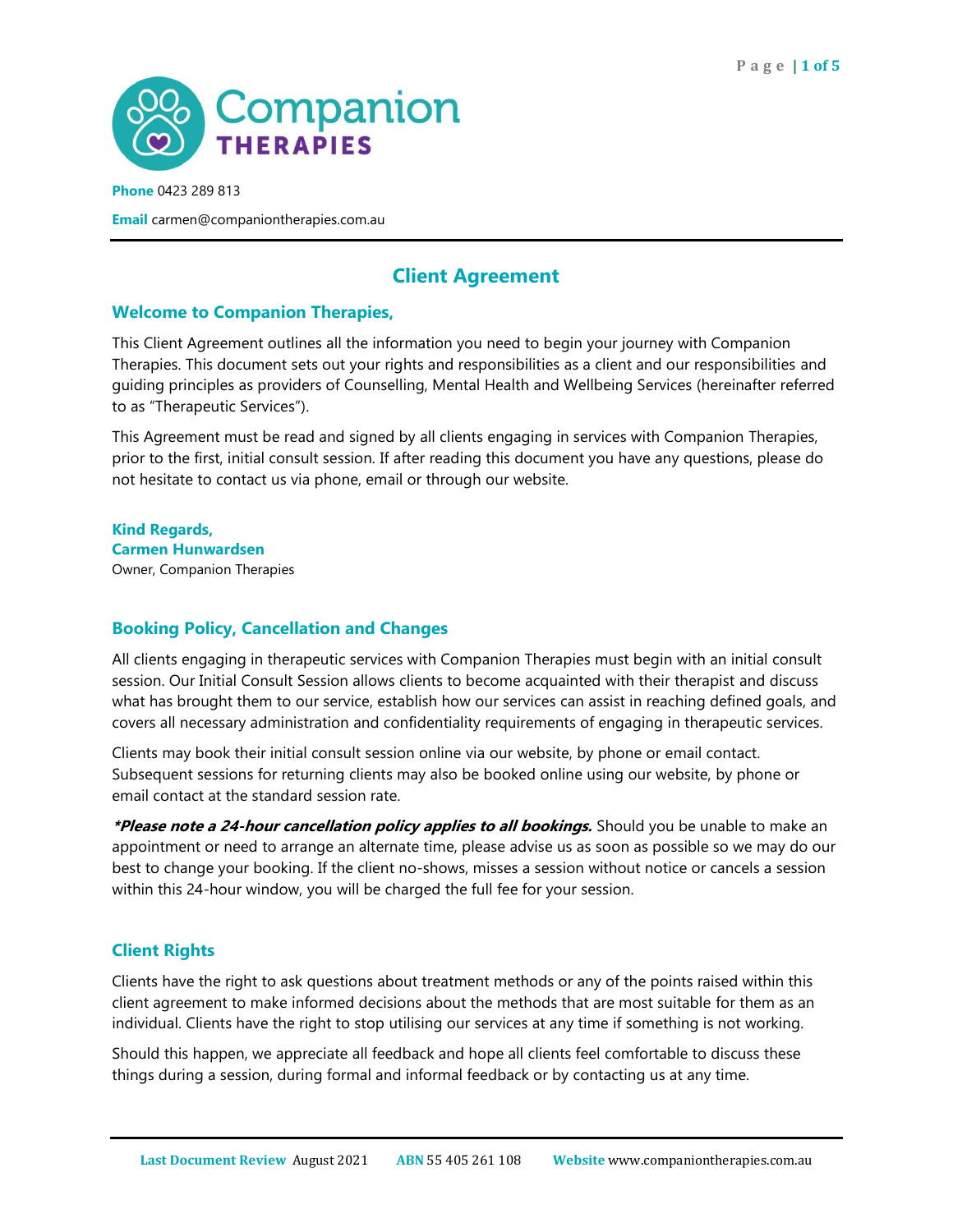

**Email** carmen@companiontherapies.com.au

You have the right to a referral should you wish to engage other services. You have the right to determine who, if anyone, has access to your information or treatment records. All information, unless otherwise indicated by yourself or as stipulated in the following confidentiality section, is kept completely confidential.

#### **Confidentiality, Data Privacy and Information Held**

All conversations between counsellor and client during a session are kept in strict confidence. Any physical notes taken during a session are kept under lock and key. Session notes may also be digitized and kept in secure, password protected storage (such as client management software). Additional client information - such as personal contact information, booking, and payment history are also kept in the secure ways as noted above.

You have the right to view your own records and notes taken at any time. Any requests for reports of sessions and client progress, may incur an hourly fee based upon the time spent in preparing reports. If you determine that it would be helpful to have your information shared with another health professional (e.g., your general practitioner), then I would have you complete and sign a form granting permission, stipulating which information and to whom your information will be released.

#### **Exceptions to Confidentiality**

In the following cases I am legally and ethically bound to disclose your information or records:

- If a client is making serious threats to harm or kill themselves or someone else.
- If there is confirmed or suspected abuse (physical, sexual, emotional) or neglect of a child under the age 18 years. While various Mandatory Reporting Requirements exist between different states in Australia, the nature of online and telehealth services broadens the Mandatory Reporting borders of Companion Counselling to be Australia-wide.
- If I am subpoenaed as a result of the client being involved in legal proceedings. I am obligated to appear and answer questions if the court subpoenas my files or myself as a professional and your right to confidentiality may be waived.

#### **Counselling Sessions and Fees**

You do not need a referral or mental health plan to engage in services with Companion Therapies. Our standard sessions are 50 minutes. Our longer sessions are 80 minutes. We offer sessions Monday – Friday and Saturdays by appointment. Please see the booking tool on our website for the current schedule.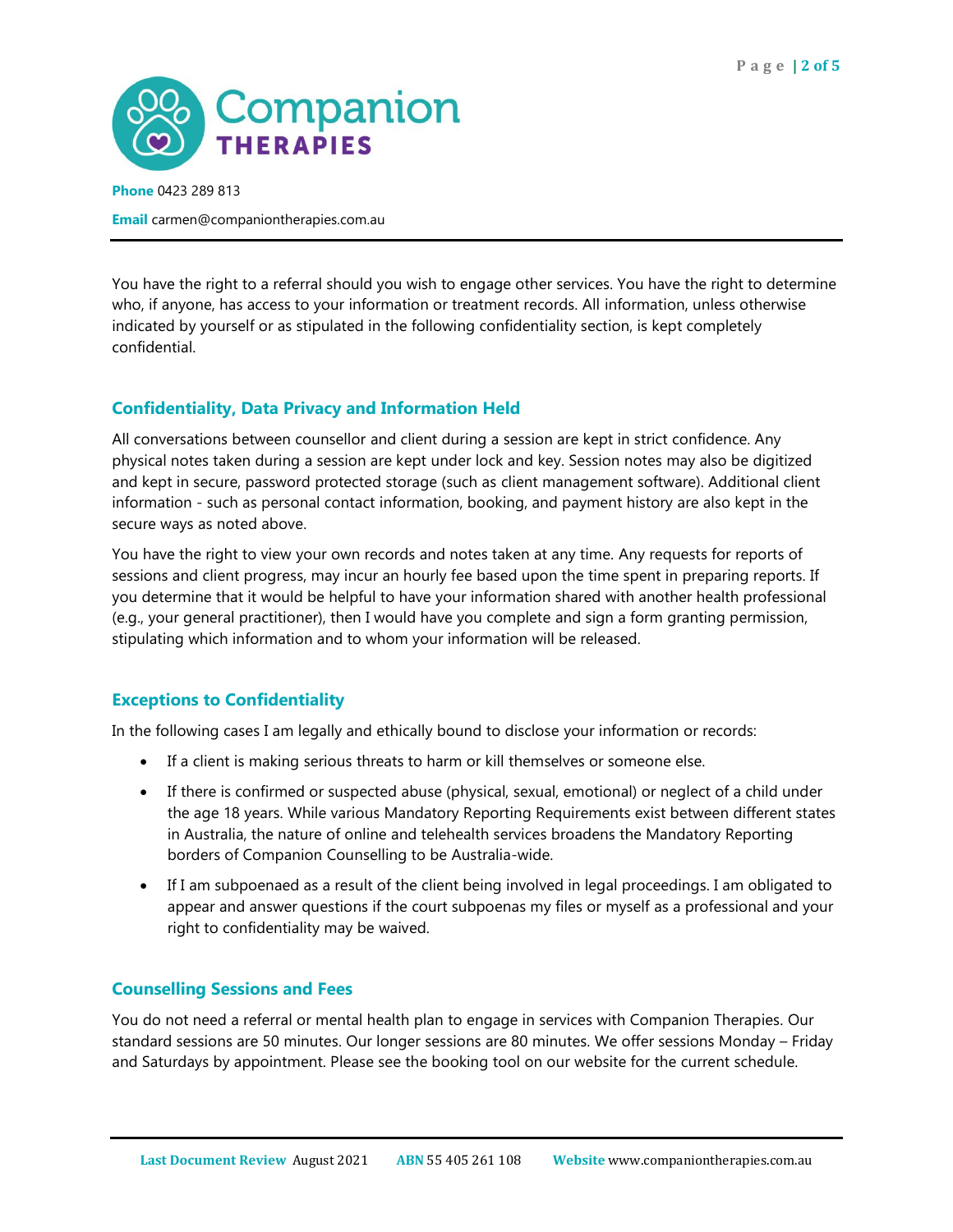

**Email** carmen@companiontherapies.com.au

You may also be able to access private health cover rebates for counselling services. Our list of covered health funds is expanding all the time so verify your health insurance coverage by contacting us or mentioning it when booking your first visit.

## **Fees for Individual Counselling Sessions**

All standard session will be charged at the rate of \$80.00 for 50 minutes. All longer sessions will be charged at the rate of \$120.00 for 80 minutes.

## **Accepted Terms and Methods of Payment**

All Client bookings are to be paid at the time of service. We accept cash, credit card and EFTPOS payments. Clients wanting to pay for sessions in advance will need to contact us, have an invoice raised and will be given the option to pay via EFTPOS by phone or by direct debit.

#### **Direct Debit Payment Details**

| Payment to     | <b>Companion Therapies</b> |  |
|----------------|----------------------------|--|
| <b>BSB</b>     | 034-090                    |  |
| Account Number | 214 541                    |  |
| Reference      | (Your Invoice Number)      |  |

## **Ethics**

I, Carmen Hunwardsen of Companion Therapies, am a Registered Counsellor and a Level 1 Member number #17382 of the peak Australian body for Counsellors, the Australian Counselling Association (ACA). I hold a Diploma of Counselling along with a Bachelor of Science and Doctor of Chiropractic degrees, I am a registered AHPRA practitioner - Medicare Provider # 2993908T. I have been working in health care for over 15 years. Counselling is a natural progression for me as I've grown to understand the mind – body connection for health and wellbeing.

My practice is guided by the ACA Code of Ethics and the National Code of Conduct for Health Care Workers (Queensland). As a member of ACA, I engage in ongoing training, professional development, and supervision to maintain my registration and keep up to date on the best practice within the helping professions.

I am constantly engaged in additional training to provide the best evidence-based services and interventions within my practice and always have the best interest of my clients at heart. I practice within my registered guidelines and am happy to refer clients to other professionals if their concerns are outside my scope as a Registered Counsellor. If you choose, you also have the co-services available of Hazel who is a trained and certified assisted therapy dog through Therapy Dogs Australia.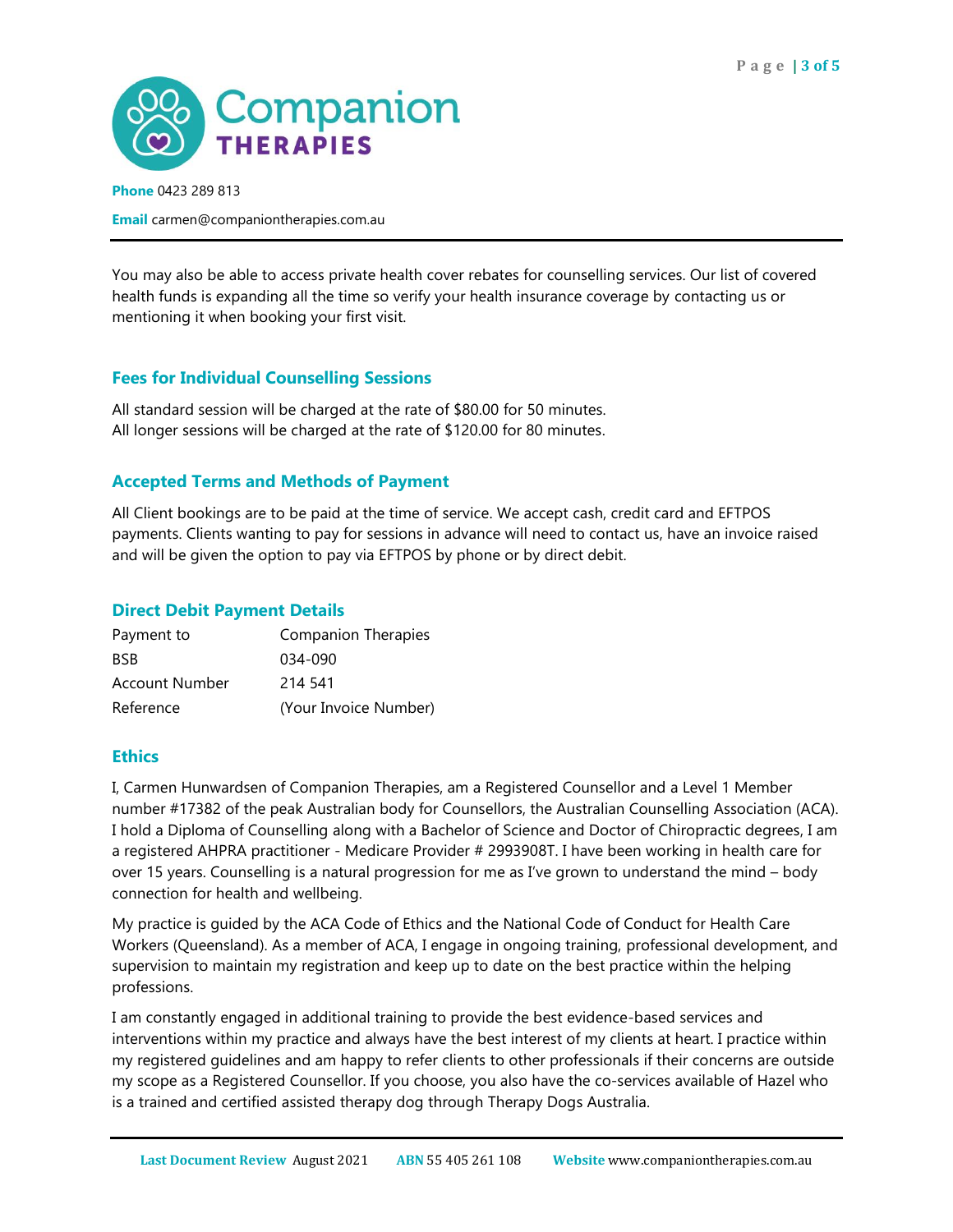

**Email** carmen@companiontherapies.com.au

#### **Feedback and Complaints Procedure**

Companion Therapies encourages all clients to leave feedback on their counselling sessions and experiences here at Companion Therapies. Feedback is an integral part of the therapeutic experience. Feedback is encouraged through both informal and the use of formal feedback forms.

You will be invited at each session to provide feedback for your therapist. Clients are also able to leave feedback at any time by phone, email. Feedback helps us improve the way we provide services to you as an individual and for all future clients as well.

Though we always encourage clients to leave feedback or any complaint with us in the first instance, Companion Therapies is a member of the peak Australian body for Counsellors - Australian Counselling Association (ACA) whom clients may contact directly if they would like to make a formal complaint. The website for ACA is [https://www.theaca.net.au/.](https://www.theaca.net.au/) Here you will find further information on the counsellor's scope of practice, registration details, and an online form to complete to lodge a formal complaint.

You can also find several documents published by ACA through links on our website under the Resources & Forms section. Such documents include "Questions to ask a Counsellor before Committing to a Contract of Counselling", "Australian Counselling Association - Scope of Practice for Registered Counsellors" and "Australian Counselling Association - Complaints Policy and Procedural Guidelines".

#### **Risks of Counselling**

Engaging in Counselling and other therapeutic services involves a small degree of risk. Clients may experience uncomfortable emotions while discussing concerns or aspects from their past. Counselling focuses on facilitating change based on goals set by the client. Some clients can meet resistance to this change from other people in their life as a result.

If at any time you feel overwhelmed by what is happening within a session or as a result of a session, you have the right to stop at any time. Should this happen, we appreciate all feedback and hope all clients feel comfortable to discuss these things during a session, during formal and informal feedback or by contacting us outside of their session at any time.

#### **The Therapeutic Alliance**

The foundation of Counselling and Mental Health services rests on collaboration and engagement between the client and the counsellor. You are the expert in your own life, the counsellor brings the knowledge and skills around the therapeutic process to help you reach your defined goals and desired outcomes. It is expected that clients must be actively involved in this process of change. The therapeutic alliance is about working together from a place of respect and honesty in a way that you, the client, will see the most benefit.